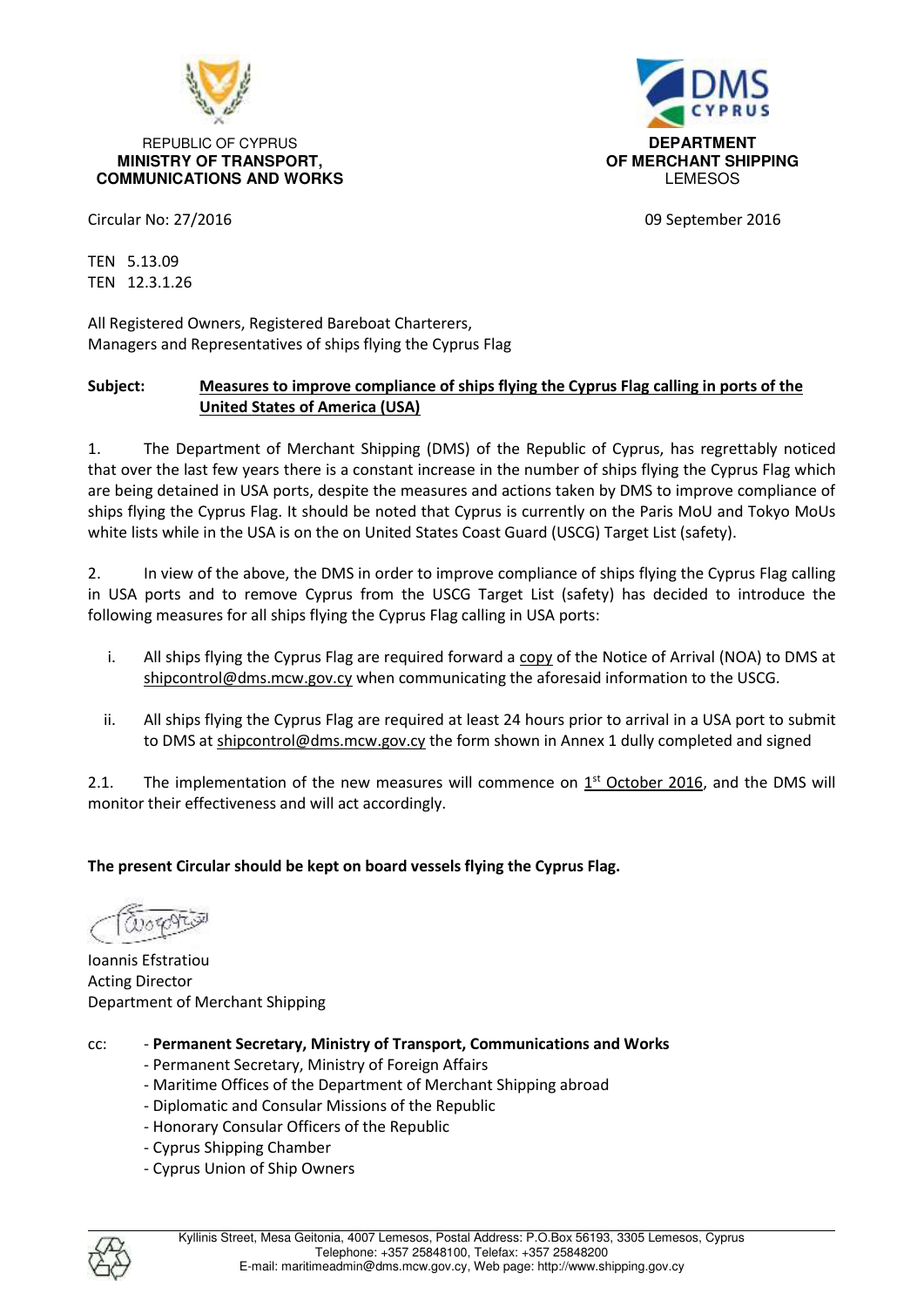

# **Pre-arrival Check List**

EN04F300/01

## for Cyprus Flagged Vessels Calling at US Ports

Important Note: This check list is not exhaustive and includes only the areas and items that the USCG is usually examining. This check list does not substitute the normal practices that good seamanship dictates and which are expected to be followed on board all Cyprus vessels wherever they may be sailing. Moreover, this checklist should be used in conjunction with any other instructions that the ship's management company or Federal Government of the United States of America may have issued and implements for such instances.

#### Instructions:

- Indicate that item is inspected with checkmark in adjacent box.  $1.$
- All items included in this list must be inspected.  $2.$
- Any defective equipment that can adversely affect the safety, security of the ship or the protection of the marine environment  $3<sub>1</sub>$ must be reported to the Administration, the relevant recognised Organisation and to the USCG prior to arrival.
- $\overline{4}$ Any problems, non-operational equipment or other issues that need to be reported to the Administration can be included in the Notes section at the end.

#### 1. Bridge & Accommodation Spaces:

| 1.01 Security duties and access control is effectively maintained at the gangway and all restricted<br>areas                                                               |  |
|----------------------------------------------------------------------------------------------------------------------------------------------------------------------------|--|
| 1.02 Charts, notice to mariners & nautical publications:                                                                                                                   |  |
| (i) All charts and publications updated and corresponding to voyage plan. Voyage plan is<br>available and correctly prepared including transit from pilot station to berth |  |
| (ii) Chart corrections are indicated on the chart                                                                                                                          |  |
| (iii) ECDIS:                                                                                                                                                               |  |
| - type approval certificate is available for review                                                                                                                        |  |
| - declaration regarding ECDIS use in the Record of Equipment for the Cargo Ship<br>Safety Equipment Certificate Form E                                                     |  |
| - electronic navigational charts are the latest editions                                                                                                                   |  |
| - there are adequate and independent back-up arrangements                                                                                                                  |  |
| - Master and deck officers have completed attenuate training for the operation of the<br>equipment.                                                                        |  |
| 1.03 Magnetic compass is adjusted, deviation card is updated.                                                                                                              |  |
| 1.04 Echo sounder is in good working condition                                                                                                                             |  |
| 1.05 Navigation lights are in operating condition, give visual and audible alarm upon failures                                                                             |  |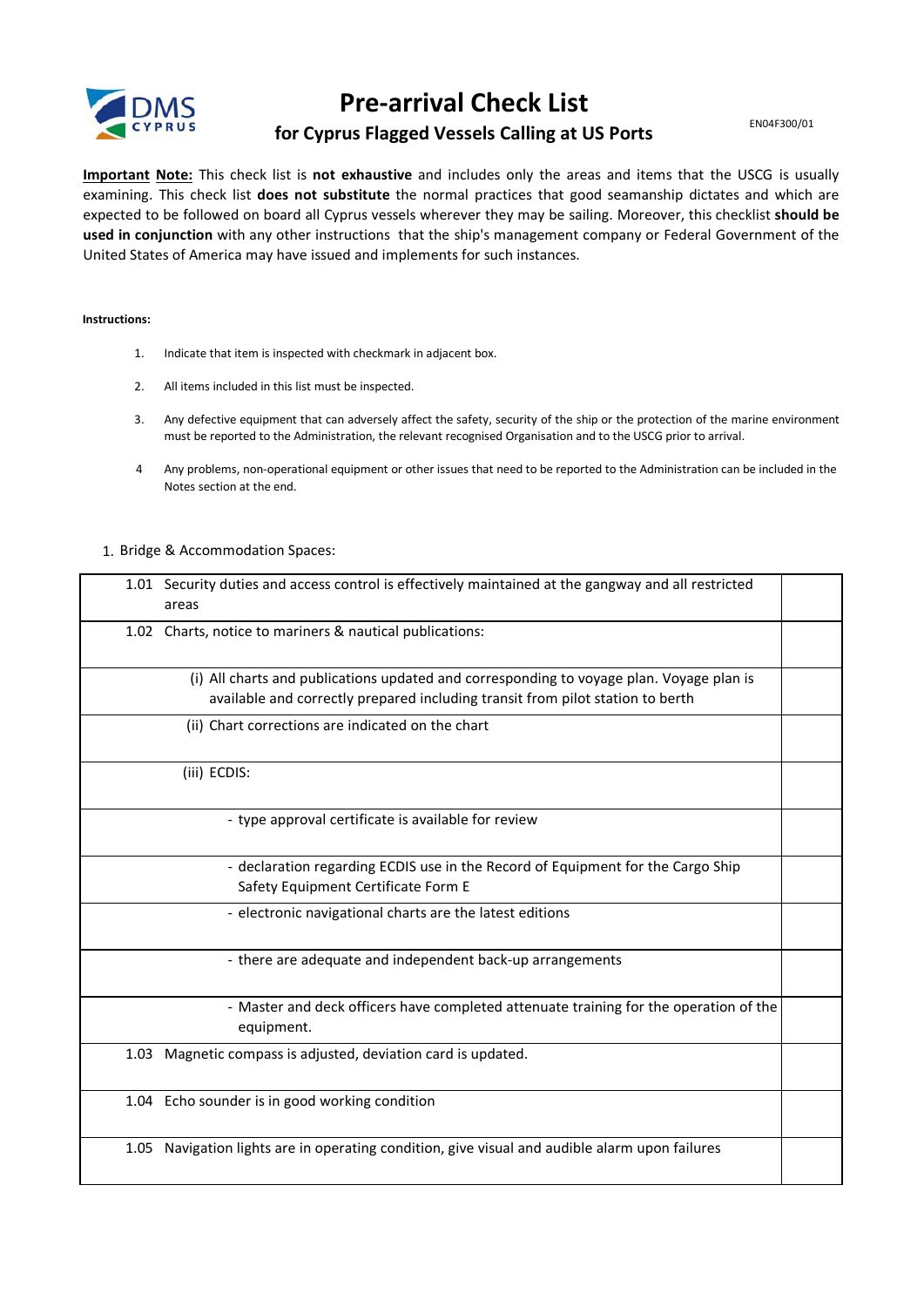|      | 1.06 GMDSS equipment is in good working condition                                                                                                             |  |
|------|---------------------------------------------------------------------------------------------------------------------------------------------------------------|--|
|      | 1.07 AIS is in good working condition                                                                                                                         |  |
|      | 1.08 VDR is in good working condition, no warnings are displayed                                                                                              |  |
|      | 1.09 Fire alarm and fire detection system is in good working condition, no warnings are displayed                                                             |  |
|      | 1.10 Fire doors and self closing devices are in good working condition with no manual hold-back<br>devices like hooks or stoppers                             |  |
|      | 1.11 Fire control & life saving appliances plan is placed in the designated areas and is up to date                                                           |  |
|      | 1.12 Master list specifying emergency duties clearly posted                                                                                                   |  |
|      | 1.13 Schedule of working hours for all crew clearly posted                                                                                                    |  |
|      | 1.14 Lifejackets & immersion suits in good condition, correct number as per the Record of<br>Equipment for the Cargo Ship Safety Equipment Certificate Form E |  |
|      | 1.15 Proper maintenance of log books, record books and any other form of mandatory record<br>keeping document, including the following:                       |  |
|      | (i) GMDSS Log Book shows an updated list of operators, required weekly and monthly tests<br>are properly recorded                                             |  |
|      | (ii) Drill Schedule is updated with latest drill requirements and followed, drills are recorded<br>in the Ship's Official Log Book                            |  |
|      | (iii) Watch keeping schedule is properly maintained and followed                                                                                              |  |
|      | (iv) A log entry is made to confirm that equipment are tested as per 33 CFR 164.25<br>(attached)                                                              |  |
|      | 1.16 Environmental Protection Agency (EPA) Vessel General Permit (VGP) Compliance:                                                                            |  |
|      | (i) A Notice of Intent (NOI) or a Permit Authorization and Record of Inspection (PARI) Form<br>is prepared and submitted for all US port calls                |  |
|      | (ii) The company's policy for VGP compliance is properly followed and implemented                                                                             |  |
| 1.17 | <b>MARPOL Annex V:</b>                                                                                                                                        |  |
|      | (i) Proper maintenance of Garbage Record Book, delivery receipts correspond to records                                                                        |  |
|      | (ii) Placards are in place and garbage are segregated                                                                                                         |  |
|      | (iii) A Garbage Management Plan is implemented and available for review                                                                                       |  |
|      | (iv) Garbage bins are labelled and color coded as per Garbage Management Plan, covered<br>with lids, ensuring no mixing of garbage                            |  |
| 1.18 | Regular reporting to company on maintenance / defects / spare parts requirements, records are<br>available for review                                         |  |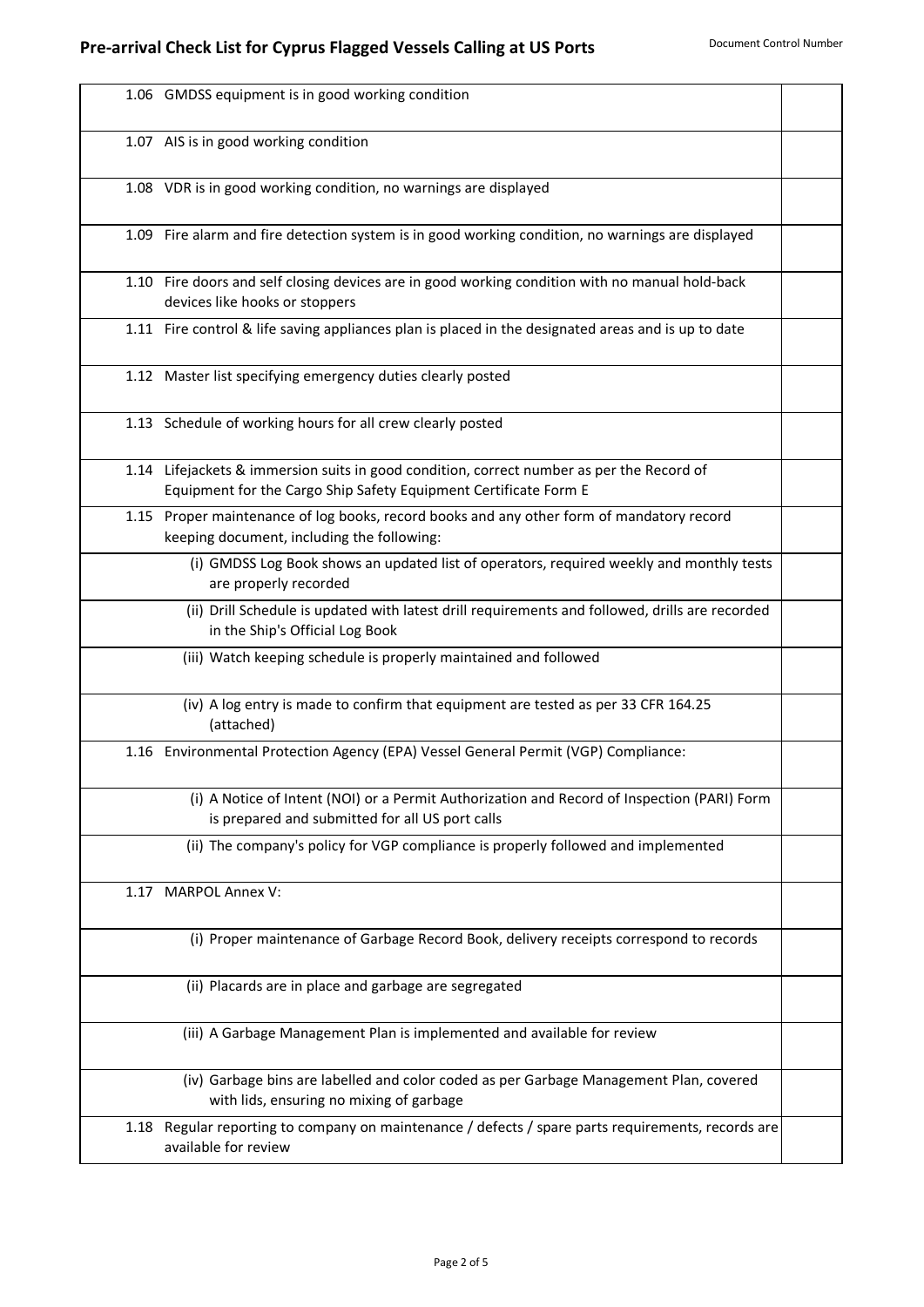| 2. Exposed Deck & Cargo Spaces:                                                                                                                                |
|----------------------------------------------------------------------------------------------------------------------------------------------------------------|
| 2.01 Liferafts properly rigged and serviced by approved service company. Yearly service reports are<br>available for review                                    |
| 2.02 Lifeboats engine easily started and release mechanism in good working condition. Yearly<br>service reports are available for review                       |
| 2.03 Launching appliances:                                                                                                                                     |
| (i) Davits & winches (including foundations) are in good condition, safe working load (SWL)<br>is visibly marked, wire ropes are renewed according to schedule |
| (ii) On-load and off-load release mechanisms are installed and serviced according to<br>schedule                                                               |
| (iii) Manual brakes are not worn out and are engaging properly                                                                                                 |
| (iv) Limit switches are functioning properly                                                                                                                   |
| (v) Yearly and 5-yearly service reports are available for review                                                                                               |
| 2.04 Emergency generator:                                                                                                                                      |
| (i) Can be started using both means of starting and automatically upon isolation (simulated<br>black-out)                                                      |
| (ii) There is sufficient fuel for 18 hours of operation                                                                                                        |
| (iii) The quick closing valve is operating correctly                                                                                                           |
| Fire main, hydrants & hoses are free from leaks, nozzles are in place and in good working<br>condition                                                         |
| 2.06 Fixed fire extinguishing installation:                                                                                                                    |
| (i) In good working condition, operating instructions are posted and system is properly<br>serviced                                                            |
| (ii) Hyper-mist (water-mist) system, if fitted, to be in AUTO mode with fresh water tank<br>supply valve in open condition                                     |
| 2.07 Fire dampers & ventilation are not seized, damaged or corroded, sealing rubbers are in good<br>condition                                                  |
| Fireman's outfit and breathing apparatus are in good condition, properly maintained and<br>serviced and the crew is familiar with the use of the equipment     |
| Hatch covers, coamings & bulwarks not corroded, holed, cracked or buckled                                                                                      |
| 2.10 Vent heads, air pipes, goose necks:                                                                                                                       |
| (i) Are free from holes, corrosion and damages                                                                                                                 |
|                                                                                                                                                                |
| (ii) Are equipped with flame screen                                                                                                                            |
| 2.05<br>2.08                                                                                                                                                   |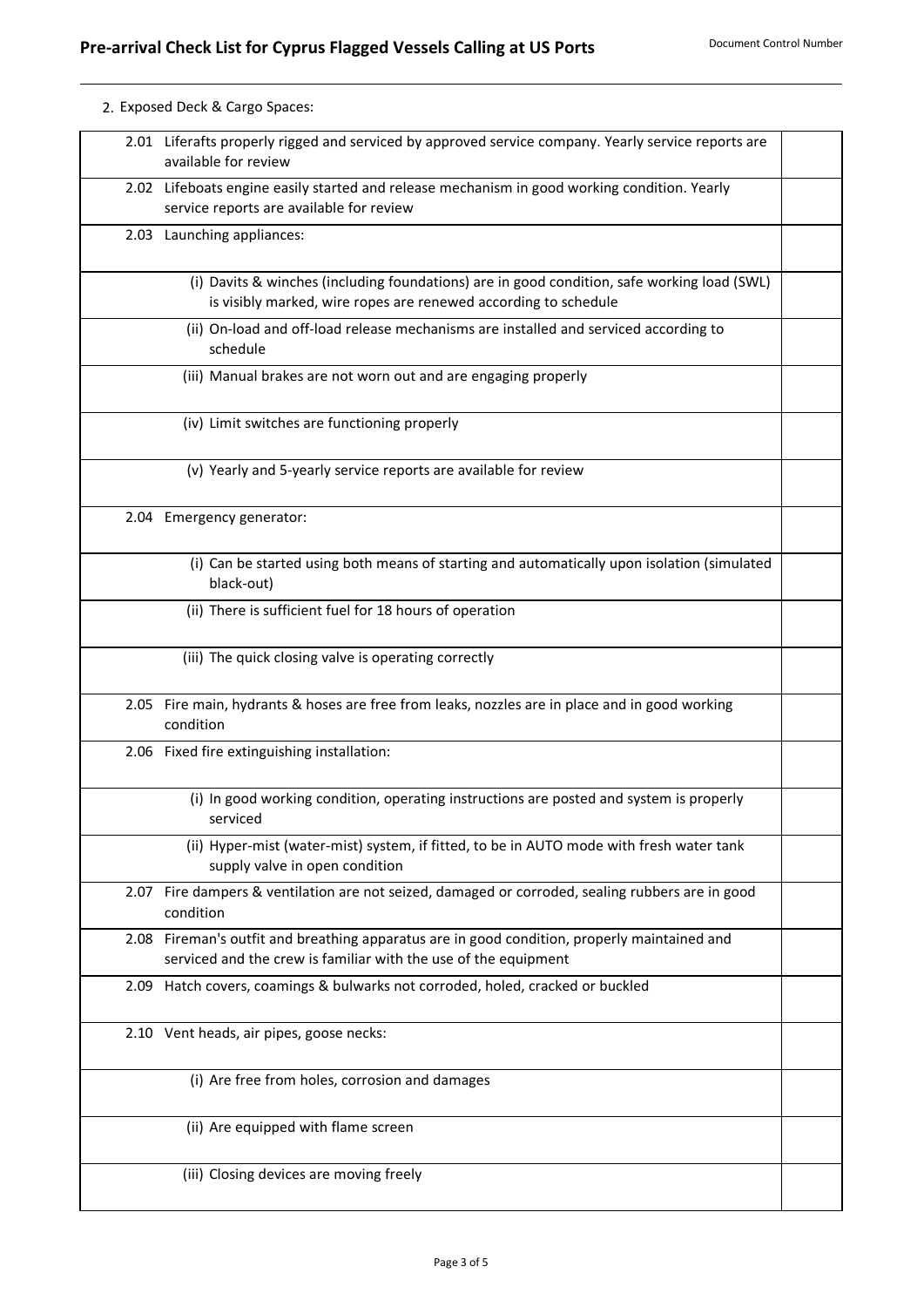2.11 SOPEP locker is stocked adequately and as per the SOPEP plan

2.12 Restricted areas are clearly marked and secured as per the Ship Security Plan

### 3. Engine & Machinery Spaces:

| 3.01 Engine room reasonably clean with machinery free from leaks                                                                                                 |  |
|------------------------------------------------------------------------------------------------------------------------------------------------------------------|--|
| 3.02 FO Emergency shut-off valves (quick closing valves) are in good operating condition                                                                         |  |
| 3.03 Jacketed fuel lines in good condition and fuel leakage alarm is in working order                                                                            |  |
| 3.04 Oil mist detectors and alarm are in good working order                                                                                                      |  |
| 3.05 Emergency fire pump:                                                                                                                                        |  |
| (i) Capable of being started remotely                                                                                                                            |  |
| (ii) Capable of providing two jets of water at regulatory pressure                                                                                               |  |
| (iii) Operating instructions are posted and system is properly serviced                                                                                          |  |
| 3.06 EEBD's are serviced and ready to use. Yearly service reports are available for review                                                                       |  |
| 3.07 Main engine(s) tested ahead/astern from main and emergency control stands                                                                                   |  |
| 3.08 Steering gear room:                                                                                                                                         |  |
| (i) Clean and free from leaks                                                                                                                                    |  |
| (ii) Emergency steering procedures posted in plain view                                                                                                          |  |
| (iii) Bridge communication is available and functioning properly                                                                                                 |  |
| (iv) Emergency steering arrangements are working properly                                                                                                        |  |
| 3.09 Oil filtering equipment & 15 ppm alarm:                                                                                                                     |  |
| (i) 15 ppm alarm is functioning properly, calibration report is available for review                                                                             |  |
| (ii) Crew members are properly trained for its use and are able to demonstrate function of<br>equipment including the retrieval of usage data from system memory |  |
| (iii) Time of system must be set to UTC                                                                                                                          |  |
| (iv) Operating instructions are posted in plain view                                                                                                             |  |
| (v) The system is not tampered, pipework has not been modified or altered from original<br>design                                                                |  |